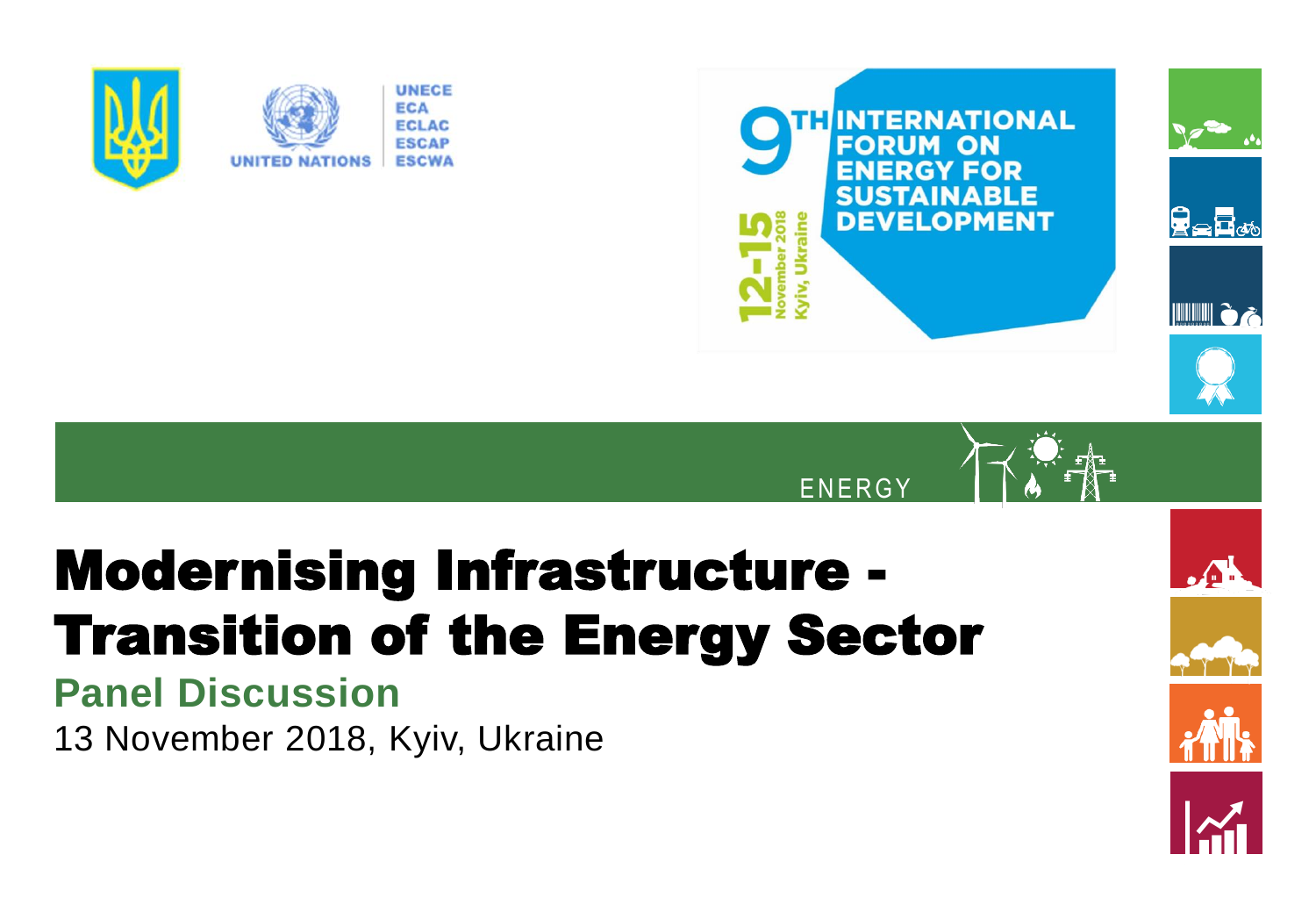### Modernising Infrastructure - Transition of the Energy Sector **Panellists**

#### ENERGY

*Moderator:*

**Mr. Raymond Pilcher**, Chair, UNECE Group of Experts on Coal Mine Methane

*Panellists:*

**Mr. Mykhailo Bno-Airiian**, Deputy Chief Executive Officer, Ukrenergo

**Mr. Phil Grainger**, Manager, Climate Change, IPIECA

**Ms. Stefanie Held**, Project Manager, Pathways to Sustainable Energy Project, UNECE

**Mr. Stephan Singer**, Senior Advisor, Global Energy Policies, Climate Action Network International

**Mr. Stefan Stückrad**, Scientific Managing Director, Kopernikus ENavi Coordination Office

**Mr. Heiko Thomas**, Research Associate, Institute for Advanced Sustainability Studies, Potsdam

#### *Conclussion:*

**Mr. Raymond Pilcher**, Chair, UNECE Group of Experts on Coal Mine Methane





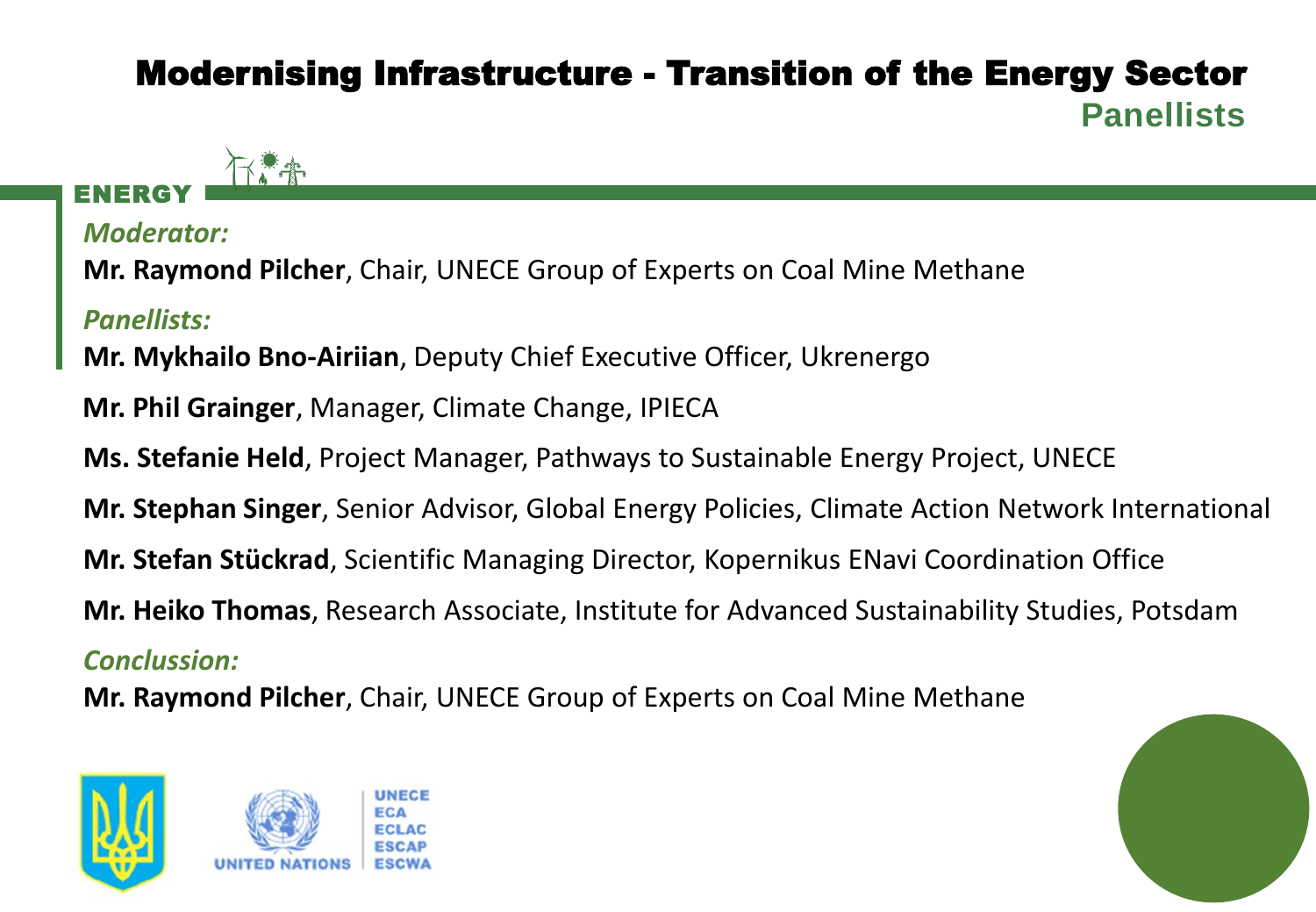### Modernising Infrastructure - Transition of the Energy Sector **Guiding Questions / Themes To Be Discussed**

#### ENERGY

➢Energy transition: what is the reality, challenges, and opportunities that lie in the structural change to the markets and infrastructure?

 $\triangleright$ Modernization of the energy infrastructure—what are the central issues that we must confront and how much do these vary from region to region? Will the variation prohibit the development of flexible and robust business models?

➢Costs and benefits: environmental, social, and economic aspects of the unavoidable transformation. What are the arguments that we can use to urge an earlier transition and modernization? What are the most successful incentives/motivators?

 $\triangleright$  Review and discussion of the existing projects and initiatives addressing the issue. Where are there useful examples of successful transformations that have taken place.

➢How can the large legacy industry complexes, including those generating energy from fossil fuels be modernized and adapted to the requirements of the green economy